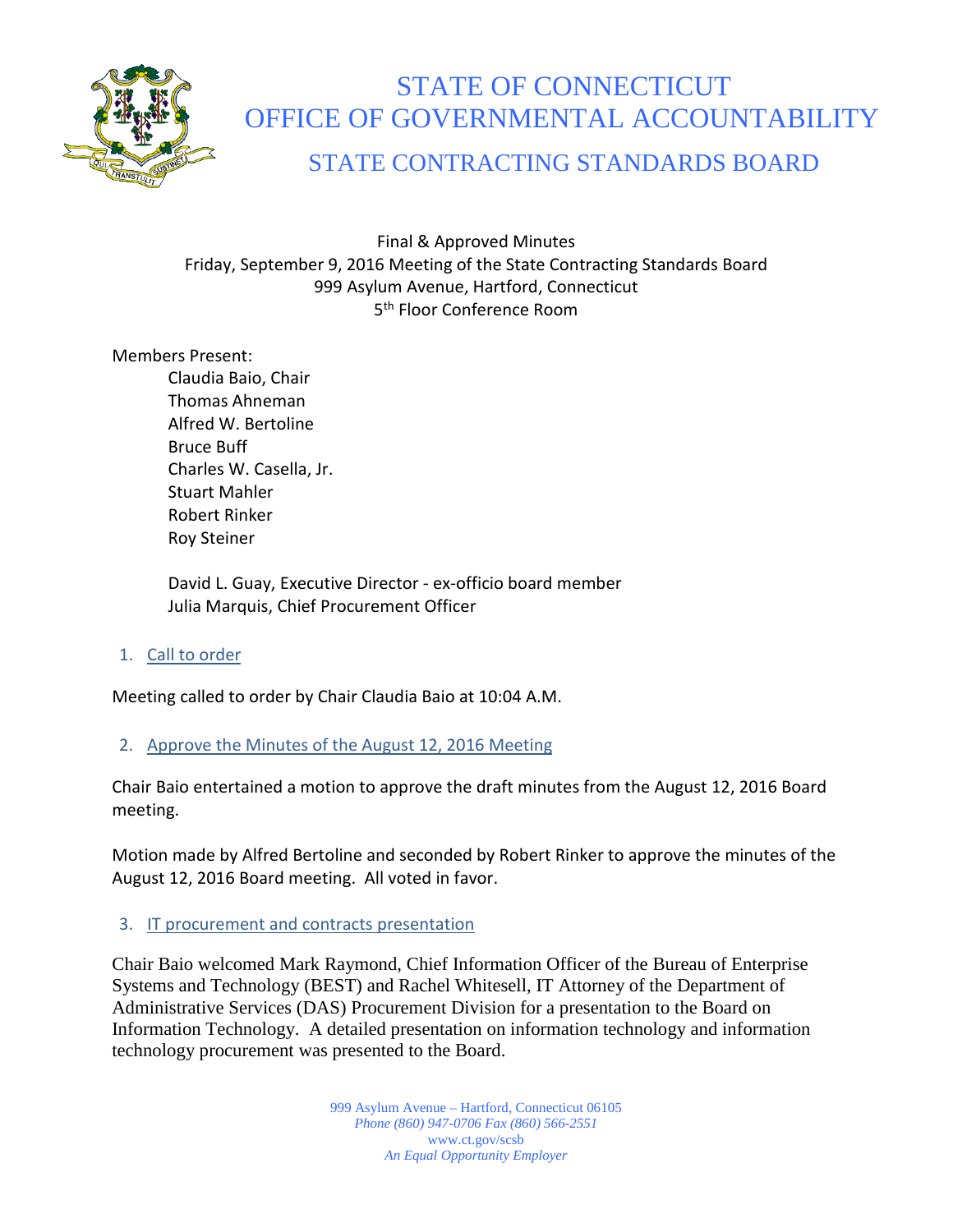- 1) With IT procurement there are many considerations:
- 2) What is the need?
- 3) What is the best solution?
- 4) What does the market offer?
- 5) What do the feds want?
- 6) What's in the budget?
- 7) Access to proprietary software?
- 8) Security? With a "cloud based solution" being promoted by the IT industry, security could be an issue.

Alfred Bertoline asked Mr. Raymond and Attorney Whitesell what are the conclusions they will take back from this session and will you come back to us with suggestions on how the Board can help in this process of information technology procurement, such as avoiding the problems and concerns raised by the Department of Motor Vehicle (DMV) purchase and installation of licensing software. Mr. Bertoline asked if they could respond in sixty days with ways in which the Board could be helpful. Both Mr. Raymond and Attorney Whitesell agreed that they could put together a framework of the type of issues that impact contracting, and considerations that could be pushed out as best practices.

In conclusion Chair Baio noted that the Board is still very interested in reviewing the software procurement problems at the DMV and once it is prudent to speak about the issues the Board would like them back to have that discussion. Mr. Raymond offered, that without getting into the details, the fundamental thing around the whole process at DMV was that there wasn't a real focus on the speed of the transactions at the counter. Moving from a system that performed singular transactions to a system that was more holistic. The holistic approach requires more information and increases the time of the transactions and there wasn't enough focus on that issue.

Motion made by Alfred Bertoline and seconded by Bruce Buff for a short recess. All voted in favor. The Board recessed at 11:35 A.M.

The Board returned from recess at 11:45 A.M.

# 4. Strategic Planning

Executive Director David Guay provided an update. Two members, not in attendance will be speaking to the Chair about switching Work Groups. He also reported since adopting the Strategic Plan July 8th the work groups and our two standing committees have held a total of seven meetings in nine weeks.

# 5. Continued Review of Labor Relations Contracts

Julia Marquis reported that according to the response from Secretary Barnes of the Office of Policy and Management, a cost effectiveness evaluation (CEE) was required by Connecticut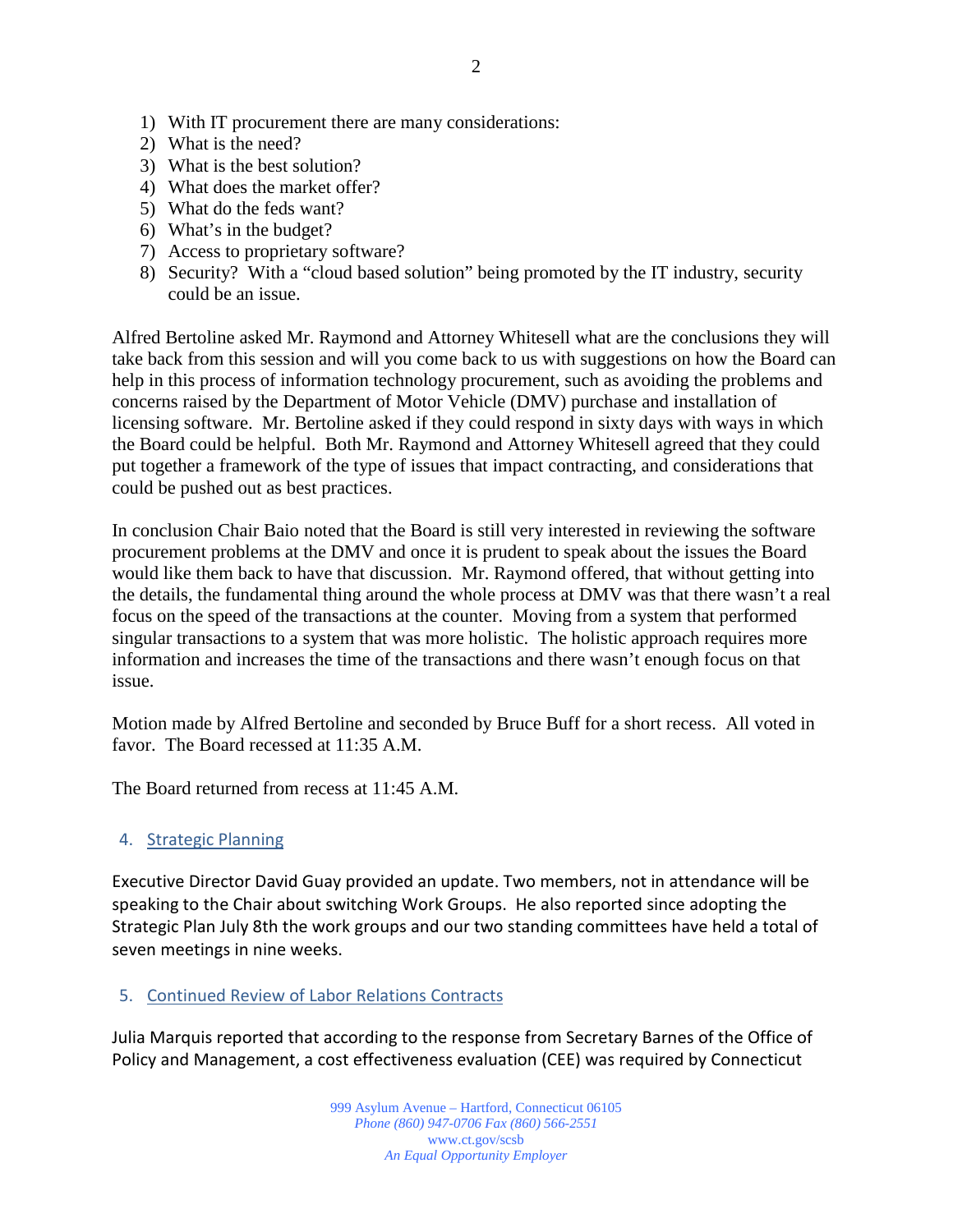State Colleges and Universities (CSCU), but we have not heard back as to whether this has been accomplished yet. Ms. Marquis will reach out to CSCU to find out the status of that task.

# 6. DESPP possible rape kit processing outsourcing

Ms. Marquis wrote to Dr. Vallaro for further clarification because DESPP had reported that they did not believe they needed to follow the privatization process. They believe because of the use of federal funds that they weren't required to complete a cost benefit analysis (CBA). Ms. Marquis is still waiting for a response.

# 7. Report from Privatization Contract Committee

Committee Chair Baio reported that the Committee met on September 6, 2016 continuing its review of the bridge safety inspection contracts, with the majority of the meeting a substantive discussion with representatives of the Department of Transportation (DOT). The DOT representatives reported that theoretically they believe there are cost savings to be had by bringing the work-in house. Chair Baio noted that based upon the demonstrated savings in the completed cost effectiveness evaluation, the DOT is requesting five positions in each of the next two fiscal years. They also believe not every part of bridge safety inspections can be moved inhouse, but they do believe that an incremental approach is possible.

The Committee's next step is to reach out to the DOT and request that they convert their cost effectiveness evaluation (CEE) to a cost benefit analysis (CBA) as required in the review and create the required plan for returning the work in-house. The Committee is requesting that the CBA and the plan be provided by the date of the Committee's next meeting which will be after the regular Board meeting on October 14, 2016.

# 8. DESPP possible rape kit processing outsourcing

Ms. Marquis reported on the Department of Rehabilitation Services (DORS) issue of the elimination of the unit which provides interpreters for the hearing impaired and then going out to contract for interpreter services. The Privatization Committee undertook that analysis and determined that it did not meet the definition of a privatization contract. The second issue the Committee was concerned with was whether DORS had a statutory responsibility to provide those services and the answer provided is that they do not. With those answers, the Committee concluded the matter.

# 9. Report of the Contested Solicitations and Awards Subcommittee

Mr. Rinker, Chair of the Contested Solicitations and Awards Subcommittee reported the Subcommittee currently has one matter before it, concerning a bidder for case management services for the Department of Social Services (DSS). The Subcommittee met and issued a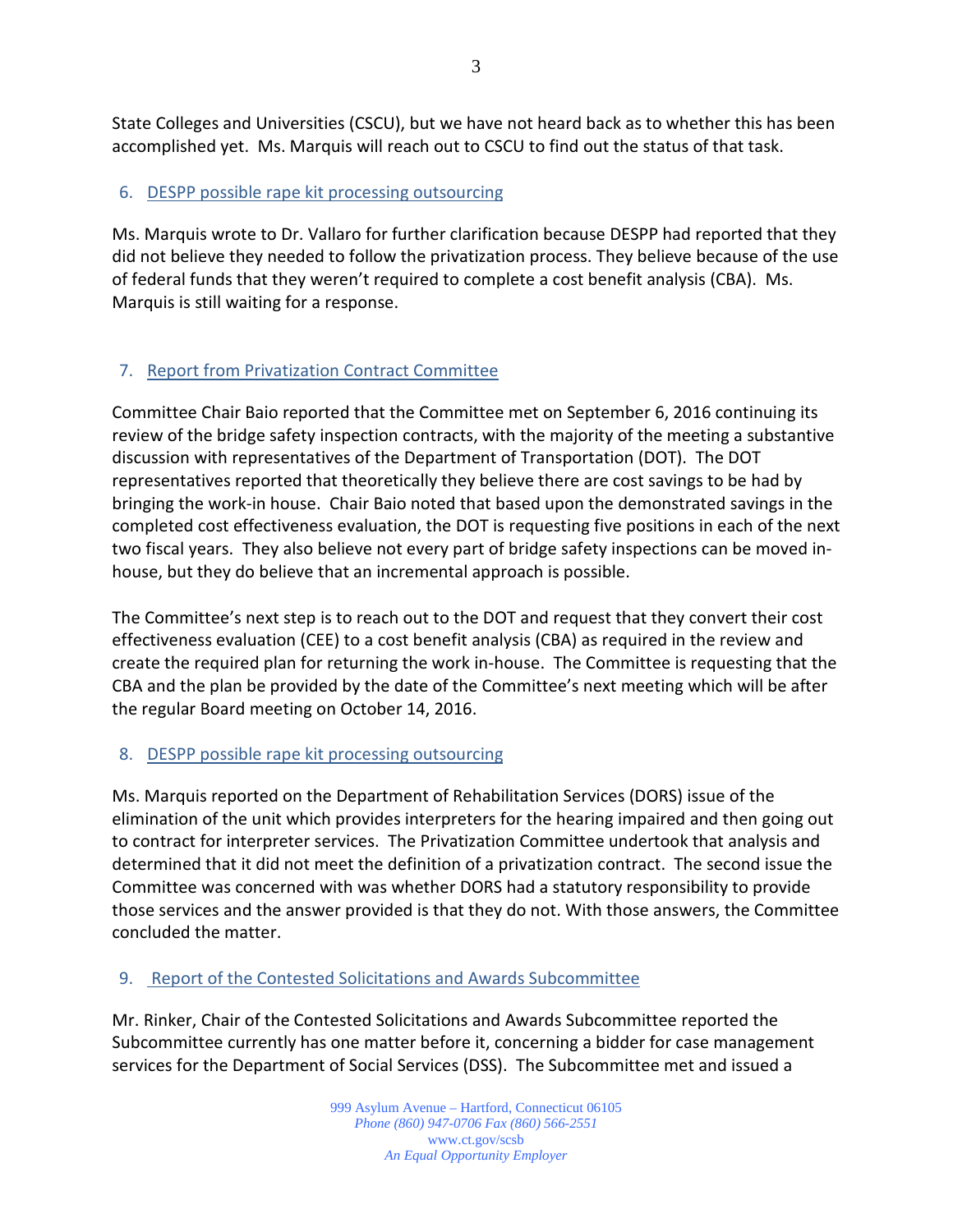decision to DSS asking the department to re-score the bids. The Subcommittee is waiting for a response about the outcome of the rescoring.

# 10. Report from Data Analysis Work Group

Work Group Chair Alfred Bertoline reported that we are making progress. A request was sent to the Office of Policy and Management for specific data from their contracting data base. Mr. Bertoline reported that it is a huge database, and we are asking for things that have not been asked for before. We have a lot of data on contracts, we have it by state agency, sorted by dollar value. But the piece that is missing is sorting the data by contractor across all agencies, thus determining who the largest contractor with the State of Connecticut is today. The work group plans to get together do initial analysis and then see where are our opportunities for savings. Once the last piece of information is received we will be able to begin our process and hopefully do some good for the State.

# 11. Report from Training and External Communications Work Group

David Guay reported the Training and External Communications Work Group held their first meeting on August 30, 2016. The training component will be led by Julia Marquis. The work group reviewed Ms. Marquis' current training and began to formulate what future training will look like. The group discussed partners in training and funding avenues. The communication component focused on creating a concise and accurate description of the work we have done with focus on describing the savings, efficiencies and good we can continue to provide the citizens of the State into the future. The work group is set to meet again on September 22, 2016 to review the concepts each member has created for the narrative.

# 12. Report from Investigations/Audits Work Group

Thomas Ahneman reported the Investigations and Audits Work Group met on August 30, 2016. The group has decided to drop the investigations part of the group name and focus on the audit component. The group is setting up a meeting with the Auditors of Public Accounts and discussed what our audit would entail, such as the scope, statutory and regulatory compliance. The group is mindful that the audit must be consistent with our mission of cost savings and training. The group also discussed the creation of a self-assessment tool and will meet again on September 22, 2016.

# 13. Report from Operating Regulations Work Group

Mr. Guay reported that the Operating Regulations Work Group has met twice on August 8, 2016 and on August 18, 2016. A methodology and approach was agreed upon by the Work Group members. We reviewed the Uniform Procedures Act (UAPA) for the guidance and direction it provides. We reviewed other similar state agency regulations and an initial rough draft was reviewed. The Work Group hopes to meet with our Assistant Attorney General (AAG)